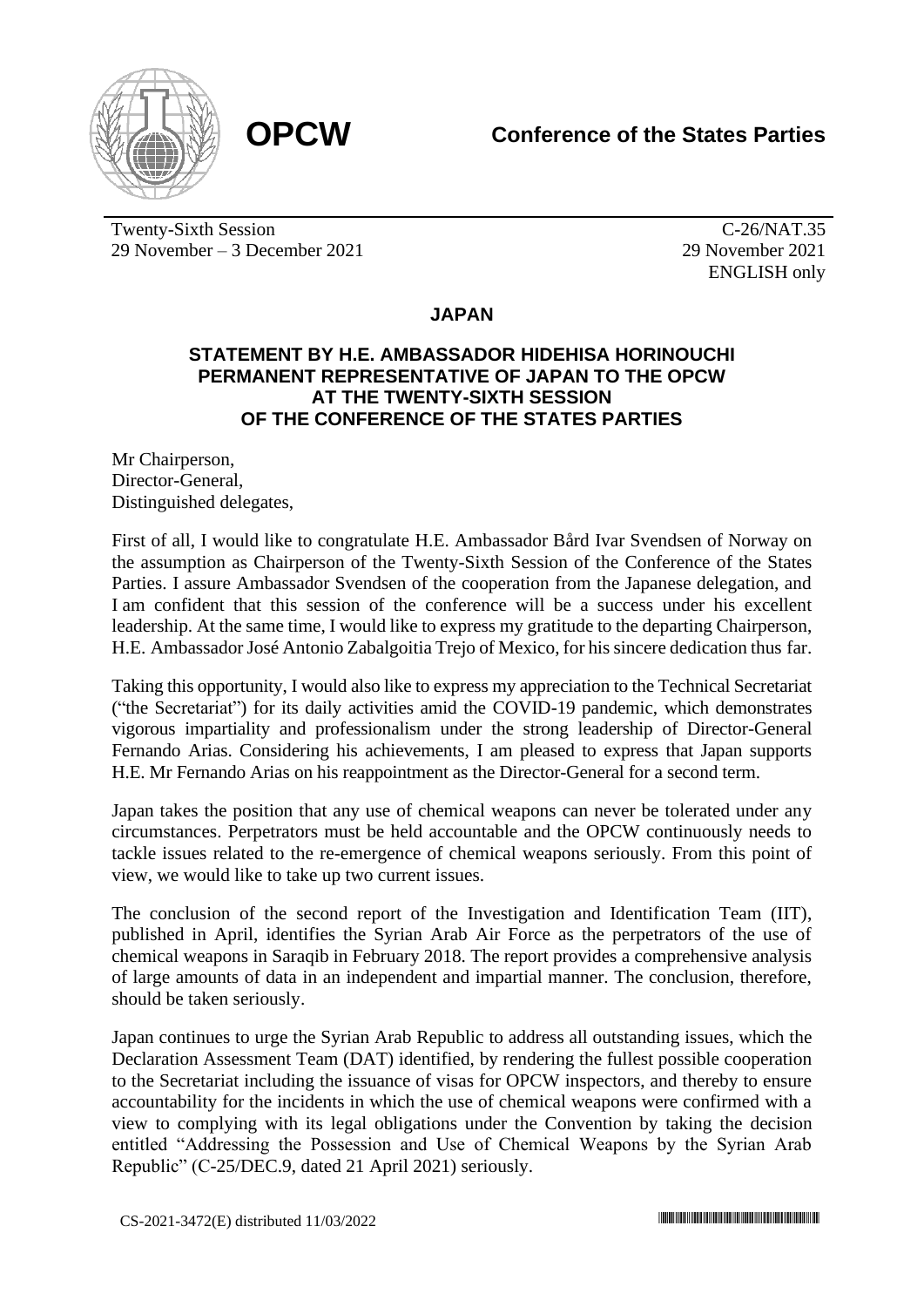C-26/NAT.35 page 2

Similarly, Japan once again condemns the poisoning of the Russian national Mr Alexei Navalny with a chemical nerve-agent of the novichok group. Japan hopes that this incident will be promptly clarified. We will continue to work closely with the States Parties concerned.

The OPCW Draft Programme and Budget for 2022-2023 deals with extremely important issues, including the transition to a biennial programme and budget cycle, the proposal for upgrading the information communication technology (ICT) system, as well as the way forward for the OPCW's activities considering the completion of the United States of America's chemical weapons stockpiles destruction, and the start of the operation of the new Centre for Chemistry and Technology. Both of which we expect to take place in the second year of the biennial budget. We praise the efforts made by all the Secretariat staff involving the budget preparation, as well as the co-facilitators of the budget. Japan, which participated in the budget consultations, supports this Draft Programme and Budget for 2022–2023. At the same time, we would like to touch upon the following points for the future tasks.

Behind this budget proposal, we share the sense of crisis of the Secretariat over the significant decrease of its purchasing power caused by inflation, given the steady impact of the decade-long zero nominal growth approach. This draft budget proposed an increase in the States Parties' assessed contributions higher than the scenario of the zero real growth, which incorporates inflation rates. In view of the transient factors during 2022–2023, such as the intensive investment for upgrading ICT and for large scale events or ceremonies, Japan supports the draft budget this time. Having said this, Japan encourages the Secretariat to introduce some sort of sustainable financial discipline, including setting a ceiling on the possible future increase of the amount of total budget, which secures the predictability for the States Parties and provides an incentive for the Secretariat to pursue further efficiency and prioritisation, if the Secretariat envisages to increase the future budget amount in a sustained manner.

We anticipate complementary and catalytic effects among the activities of the relevant departments of the Secretariat so that further efficiency can be pursued. In terms of budget appropriation, further clarification—such as on exactly what complementary relationships among cross-departmental activities are financially built in without duplications—is needed in the budget document and during the budget consultation. We highly appreciate that the revision was made, and the amount was reduced wisely in the course of the budget consultation this time. However, the budget consultation period may be too short to consider and discuss the draft budget substantially. Taking into account other international organisations, there may be room for improvements in the future.

One of the factors that makes the OPCW gradually difficult to fully finance its activities, apart from the above-mentioned principle of zero nominal growth, is the impact on its financial situation caused by the arrears of assessed contribution by some States Parties for one or more years. No matter how much the allotted amount of the assessed contribution is increased, itcannot be called a complete and fair solution as long as there remains States Parties that are in arrears. Japan calls for the States Parties in arrears, especially those that are one or more years in arrears, to complete their payments in full at the earliest possible date. We expect that the Secretariat will take further initiative in the collection of the arrears.

Japan continues to undertake every effort for, and commits itself firmly to, the abandoned chemical weapon (ACW) destruction project in China under the Convention. In fact, Japan has achieved progress thus far, as Japan has collected approximately 90,000 items and completed the destruction of about 60,000 of them. Japan has already spent enormous resources,